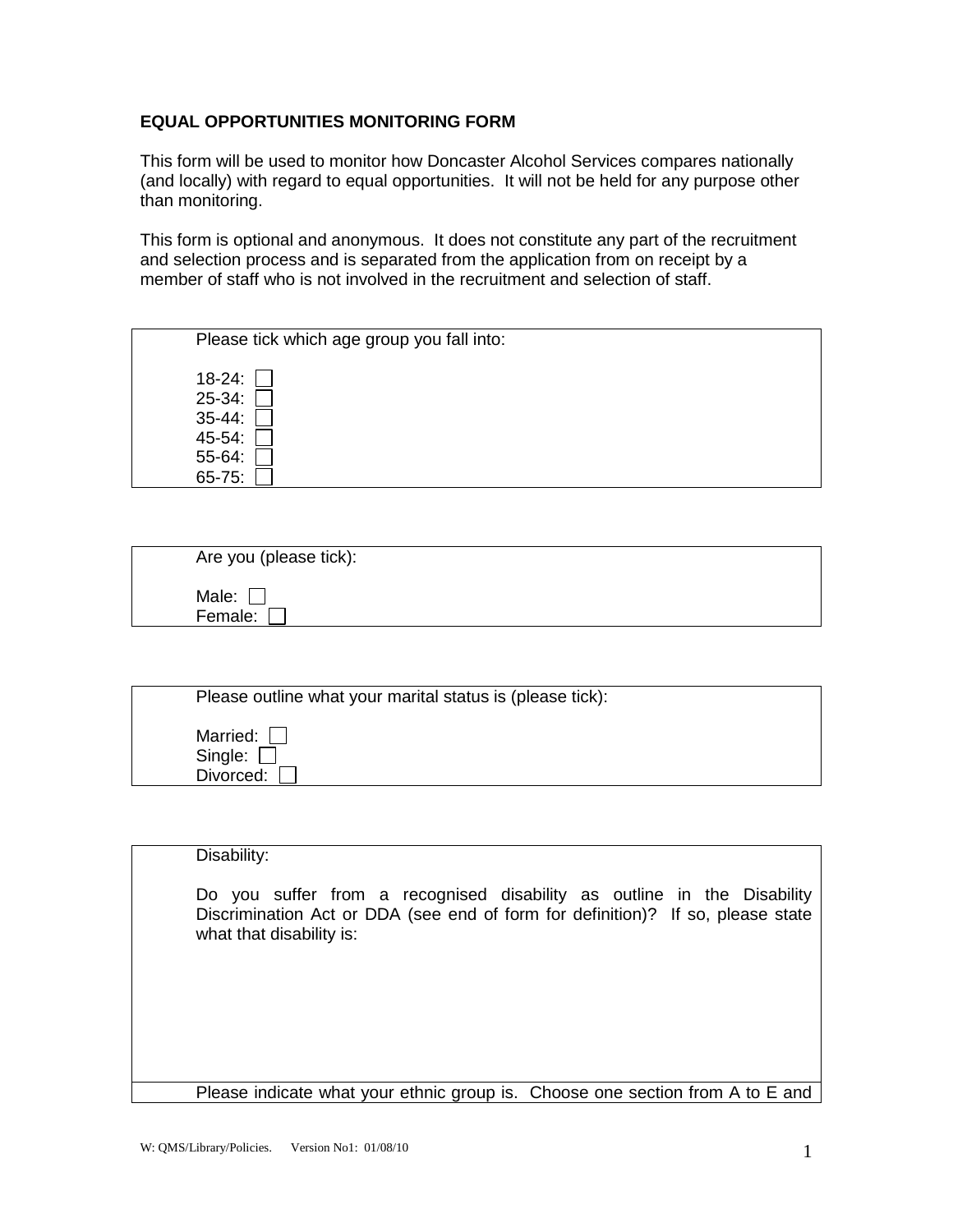|   | tick the appropriate box. (Employers should refer to the Commission for Racial<br>Equality (CRE) website for further categories - the below categories are the<br>English and Welsh categories from the 2001 census -<br>www.cre.gove.uk/gdpract/em.cat.ew.html |
|---|-----------------------------------------------------------------------------------------------------------------------------------------------------------------------------------------------------------------------------------------------------------------|
| A | White<br><b>British</b><br>Irish<br>Any other White background, please write in:                                                                                                                                                                                |
| B | Mixed<br>White and Black Caribbean<br>White and Black African<br>White and Asian<br>Any other Mixed background, please write in:                                                                                                                                |
| С | Asian or Asian British<br>Indian<br>Pakistani  <br>Bangladeshi [<br>Any other Asian Background, please write in:                                                                                                                                                |
| D | Black or Black British<br>Caribbean  <br>African  <br>Any other Black background, please write in:                                                                                                                                                              |
| ᄇ | Chinese or other ethnic group $\Box$<br>Chinese<br>Any other, please write in:                                                                                                                                                                                  |

| Where did you find out about the job vacancy for which you are applying (please<br>tick)? |  |
|-------------------------------------------------------------------------------------------|--|
| Newspaper:                                                                                |  |
| Company website: $\Box$                                                                   |  |
| Agency:                                                                                   |  |
| <b>Executive Search:</b>                                                                  |  |